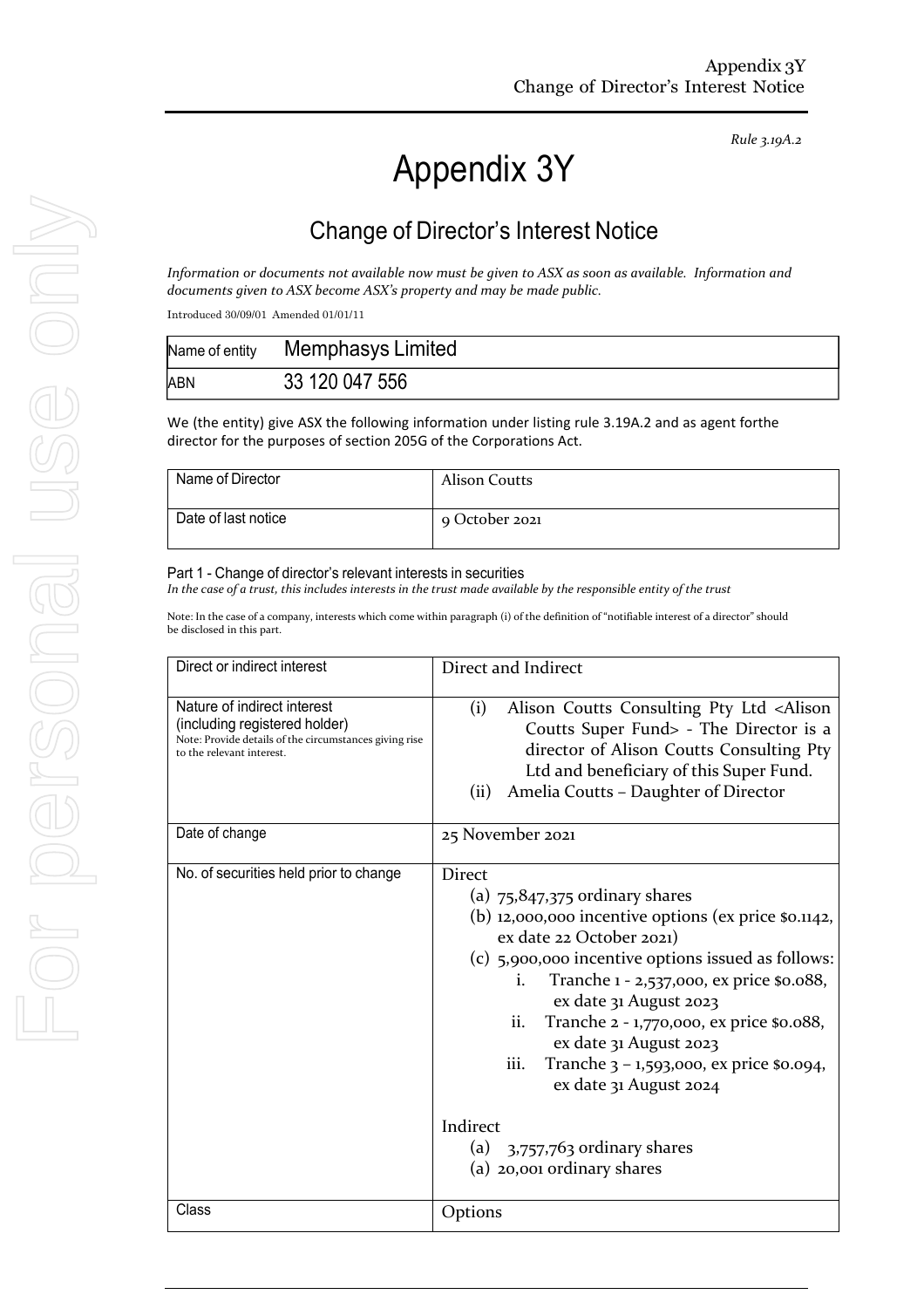| Number acquired                                                                                                                                                            | <b>NIL</b>                                                                                                                                                                                                                                                                                                                                                                                                   |  |  |
|----------------------------------------------------------------------------------------------------------------------------------------------------------------------------|--------------------------------------------------------------------------------------------------------------------------------------------------------------------------------------------------------------------------------------------------------------------------------------------------------------------------------------------------------------------------------------------------------------|--|--|
| Number disposed                                                                                                                                                            | EXPIRED: 12,000,000 incentive options (ex price<br>\$0.1142, ex date 22 October 2021)                                                                                                                                                                                                                                                                                                                        |  |  |
| Value/Consideration<br>Note: If consideration is non-cash, provide details<br>and estimated valuation                                                                      | Nil                                                                                                                                                                                                                                                                                                                                                                                                          |  |  |
| No. of securities held after change                                                                                                                                        | <b>Direct</b><br>(a) $75,847,375$ ordinary shares<br>(b) 5,900,000 incentive options issued as follows:<br>Tranche 1 - 2,537,000, ex price \$0.088,<br>$\mathbf{1}$ .<br>ex date 31 August 2023<br>Tranche 2 - 1,770,000, ex price \$0.088,<br>ii.<br>ex date 31 August 2023<br>iii.<br>Tranche $3 - 1,593,000$ , ex price \$0.094,<br>ex date 31 August 2024<br>Indirect<br>(b) $3,757,763$ ordinary shares |  |  |
|                                                                                                                                                                            | 20,001 ordinary shares<br>(c)                                                                                                                                                                                                                                                                                                                                                                                |  |  |
| Nature of change<br>Example: on-market trade, off-market trade, exercise<br>of options, issue of securities under dividend<br>reinvestment plan, participation in buy-back | Expiry of Incentive options                                                                                                                                                                                                                                                                                                                                                                                  |  |  |

### Part 2 – Change of director's interests in contracts

Note: In the case of a company, interests which come within paragraph (ii) of the definition of "notifiable interest of a director" should be disclosed in this part.

| Detail of contract                                                                                                                                                          | N/A |
|-----------------------------------------------------------------------------------------------------------------------------------------------------------------------------|-----|
| Nature of interest                                                                                                                                                          |     |
| Name of registered holder<br>(if issued securities)                                                                                                                         |     |
| Date of change                                                                                                                                                              |     |
| No. and class of securities to which<br>interest related prior to change<br>Note: Details are only required for a contract in<br>relation to which the interest has changed |     |
| Interest acquired                                                                                                                                                           |     |
| Interest disposed                                                                                                                                                           |     |
| Value/Consideration<br>Note: If consideration is non-cash, provide details<br>and an estimated valuation                                                                    |     |